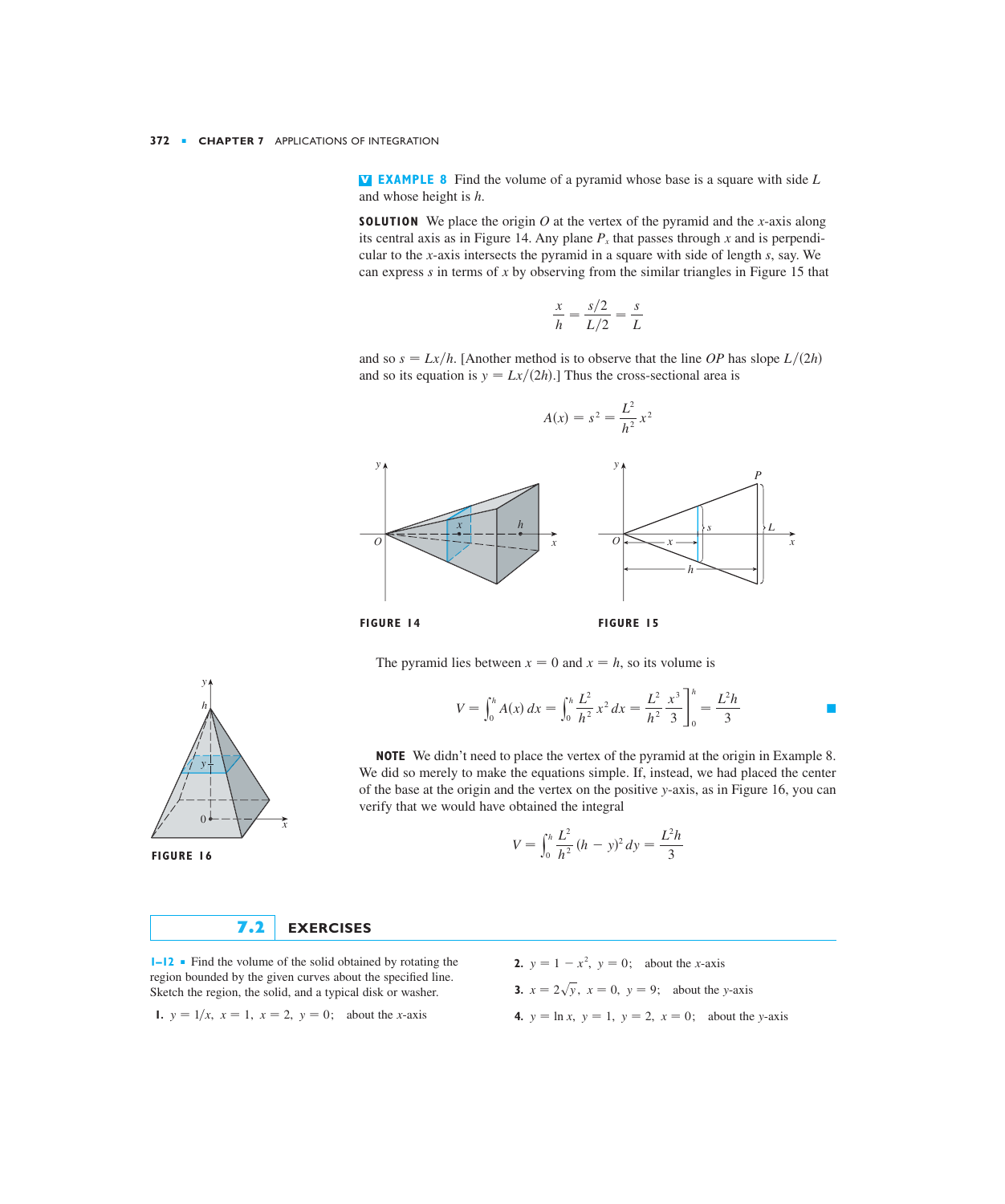- **5.**  $y = x^3$ ,  $y = x$ ,  $x \ge 0$ ; about the *x*-axis **6.**  $y = \frac{1}{4}x^2$ ,  $y = 5 - x^2$ ; about the *x*-axis 7.  $y^2 = x$ ,  $x = 2y$ ; about the *y*-axis **8.**  $y = x^{2/3}, x = 1, y = 0;$  about the y-axis **9.**  $y = x$ ,  $y = \sqrt{x}$ ; about  $y = 1$ **10.**  $y = 1/x$ ,  $y = 0$ ,  $x = 1$ ,  $x = 3$ ; about  $y = -1$ **11.**  $y = x^2$ ,  $x = y^2$ ; about  $x = -1$ **12.**  $y = x$ ,  $y = \sqrt{x}$ ; about  $x = 2$ ■■■■■■■■■■■■
- **13.** The region enclosed by the curves  $y = x^3$  and  $y = \sqrt{x}$  is rotated about the line  $x = 1$ . Find the volume of the resulting solid.
- **14.** Find the volume of the solid obtained by rotating the region in Exercise 13 about the line  $y = 1$ .

**15–16** ■ Set up, but do not evaluate, an integral for the volume of the solid obtained by rotating the region bounded by the given curves about the specified line.

**15.**  $y = \tan^3 x$ ,  $y = 1$ ,  $x = 0$ ; about  $y = 1$ 

**16.**  $y = (x - 2)^4$ ,  $8x - y = 16$ ; about  $x = 10$ 

■■■■■■■■■■■■

**17–18** • Use a graph to find approximate *x*-coordinates of the points of intersection of the given curves. Then find (approximately) the volume of the solid obtained by rotating about the -axis the region bounded by these curves. *x*

17. 
$$
y = x^2
$$
,  $y = \ln(x + 1)$ 

- **18.**  $y = 3 \sin(x^2)$ ,  $y = e^{x/2} + e^{-2x}$
- ■■■■■■■■■■■■
- **19–20** Use a computer algebra system to find the exact vol-CAS ume of the solid obtained by rotating the region bounded by the given curves about the specified line.

**19.** 
$$
y = \sin^2 x
$$
,  $y = 0$ ,  $0 \le x \le \pi$ ; about  $y = -1$ 

**20.** 
$$
y = x
$$
,  $y = xe^{1-x/2}$ ; about  $y = 3$ 

■■■■■■■■■■■■

**21–22** ■ Each integral represents the volume of a solid. Describe the solid.

**21.** (a) 
$$
\pi \int_0^{\pi/2} \cos^2 x \, dx
$$
 (b)  $\pi \int_0^1 (y^4 - y^8) \, dy$   
\n**22.** (a)  $\pi \int_2^5 y \, dy$  (b)  $\pi \int_0^{\pi/2} [(1 + \cos x)^2 - 1^2] \, dx$ 

- **23.** A CAT scan produces equally spaced cross-sectional views of a human organ that provide information about the organ otherwise obtained only by surgery. Suppose that a CAT scan of a human liver shows cross-sections spaced 1.5 cm apart. The liver is 15 cm long and the cross-sectional areas, in square centimeters, are 0, 18, 58, 79, 94, 106, 117, 128, 63, 39, and 0. Use the Midpoint Rule to estimate the volume of the liver.
- **24.** A log 10 m long is cut at 1-meter intervals and its crosssectional areas  $A$  (at a distance  $x$  from the end of the log) are listed in the table. Use the Midpoint Rule with  $n = 5$  to estimate the volume of the log.

| x(m)                        | $A(m^2)$ | x(m) | $A(m^2)$ |
|-----------------------------|----------|------|----------|
| 0                           | 0.68     | 6    | 0.53     |
|                             | 0.65     | 7    | 0.55     |
| $\mathcal{D}_{\mathcal{L}}$ | 0.64     | 8    | 0.52     |
| 3                           | 0.61     | 9    | 0.50     |
|                             | 0.58     | 10   | 0.48     |
| $\overline{\phantom{0}}$    | 0.59     |      |          |

- **25–37** Find the volume of the described solid S.
- 25. A right circular cone with height h and base radius r
- **26.** A frustum of a right circular cone with height h, lower base radius R, and top radius r



**27.** A cap of a sphere with radius  $r$  and height  $h$ 



**28.** A frustum of a pyramid with square base of side b, square top of side *a*, and height *h* 



What happens if  $a = b$ ? What happens if  $a = 0$ ?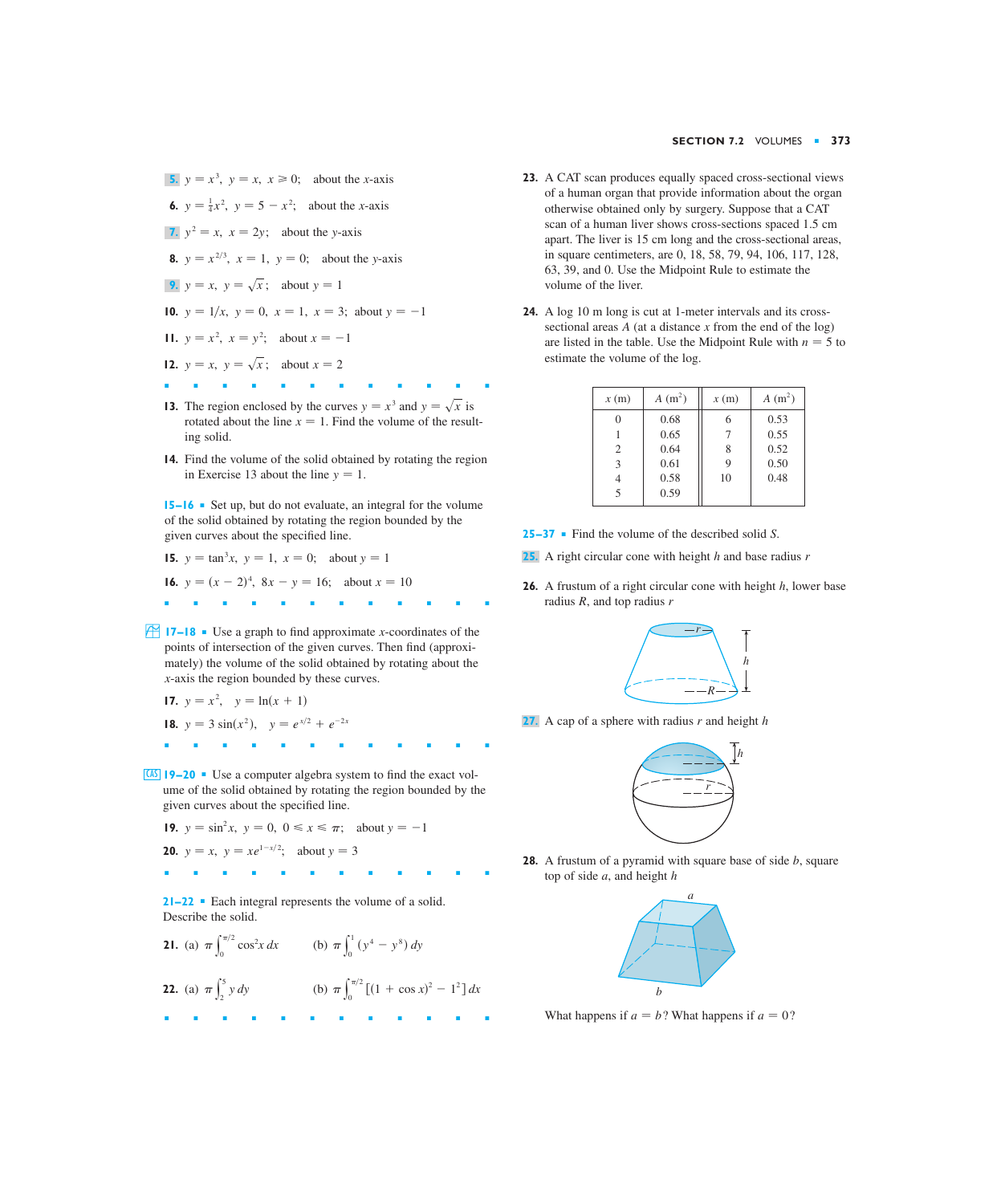## **374** ■ **CHAPTER 7** APPLICATIONS OF INTEGRATION

- **29.** A pyramid with height h and rectangular base with dimensions *b* and 2*b*
- **30.** A pyramid with height h and base an equilateral triangle with side *a* (a tetrahedron)



- **31.** A tetrahedron with three mutually perpendicular faces and three mutually perpendicular edges with lengths 3 cm, 4 cm, and 5 cm
- **32.** The base of S is a circular disk with radius r. Parallel crosssections perpendicular to the base are squares.
- **33.** The base of S is an elliptical region with boundary curve  $9x^2 + 4y^2 = 36$ . Cross-sections perpendicular to the *x*-axis are isosceles right triangles with hypotenuse in the base.
- **34.** The base of *S* is the parabolic region  $\{(x, y) | x^2 \le y \le 1\}.$ Cross-sections perpendicular to the y-axis are equilateral triangles.
- **35.** *S* has the same base as in Exercise 34, but cross-sections perpendicular to the y-axis are squares.
- **36.** The base of S is the triangular region with vertices  $(0, 0)$ ,  $(3, 0)$ , and  $(0, 2)$ . Cross-sections perpendicular to the y-axis are semicircles.
- **37.** *S* has the same base as in Exercise 36, but cross-sections perpendicular to the y-axis are isosceles triangles with height equal to the base.
- ■■■■■■■■■■■■
- **38.** The base of S is a circular disk with radius r. Parallel crosssections perpendicular to the base are isosceles triangles with height  $h$  and unequal side in the base.
	- (a) Set up an integral for the volume of S.
	- (b) By interpreting the integral as an area, find the volume of . *S*
- **39.** Some of the pioneers of calculus, such as Kepler and Newton, were inspired by the problem of finding the volumes of wine barrels. (In fact Kepler published a book *Stereometria doliorum* in 1715 devoted to methods for finding the volumes of barrels.) They often approximated the shape of the sides by parabolas.
	- (a) A barrel with height h and maximum radius  $R$  is constructed by rotating about the *x*-axis the parabola  $y = R - cx^2$ ,  $-h/2 \le x \le h/2$ , where *c* is a positive constant. Show that the radius of each end of the barrel is  $r = R - d$ , where  $d = ch^2/4$ .

(b) Show that the volume enclosed by the barrel is

$$
V = \frac{1}{3}\pi h \big( 2R^2 + r^2 - \frac{2}{5}d^2 \big)
$$

**40.** (a) A model for the shape of a bird's egg is obtained by CAS rotating about the  $x$ -axis the region under the graph of

$$
f(x) = (ax^3 + bx^2 + cx + d)\sqrt{1 - x^2}
$$

Use a CAS to find the volume of such an egg.

- (b) For a Red-throated Loon,  $a = -0.06, b = 0.04$ ,  $c = 0.1$ , and  $d = 0.54$ . Graph  $f$  and find the volume of an egg of this bird.
- (a) Set up an integral for the volume of a solid *torus* (the **41.** donut-shaped solid shown in the figure) with radii *r* and R.
	- (b) By interpreting the integral as an area, find the volume of the torus.



- **42.** A wedge is cut out of a circular cylinder of radius 4 by two planes. One plane is perpendicular to the axis of the cylinder. The other intersects the first at an angle of  $30^{\circ}$  along a diameter of the cylinder. Find the volume of the wedge.
- **43.** (a) Cavalieri's Principle states that if a family of parallel planes gives equal cross-sectional areas for two solids  $S_1$  and  $S_2$ , then the volumes of  $S_1$  and  $S_2$  are equal. Prove this principle.
	- (b) Use Cavalieri's Principle to find the volume of the oblique cylinder shown in the figure.



**44.** Find the volume common to two circular cylinders, each with radius  $r$ , if the axes of the cylinders intersect at right angles.